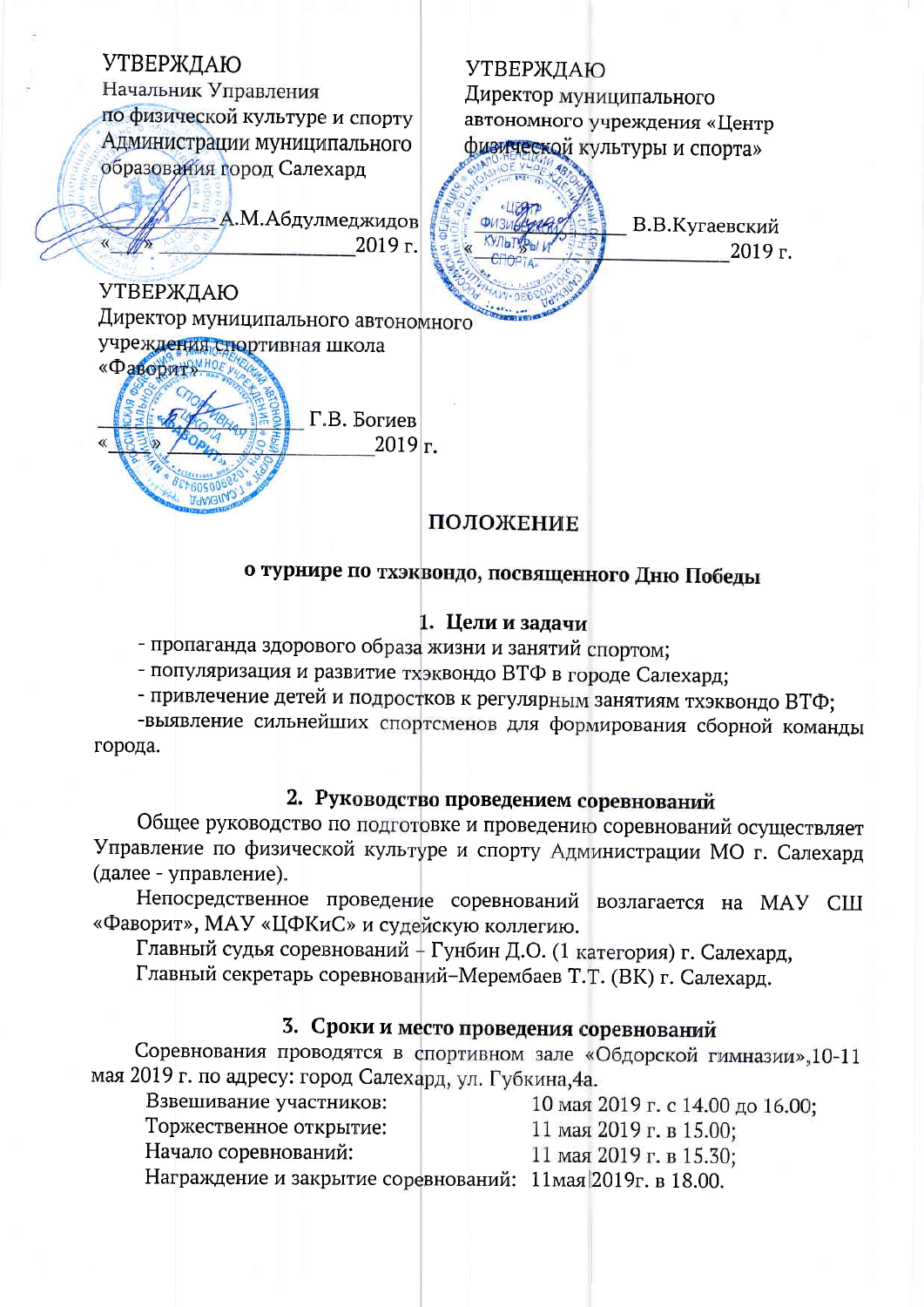# 4. Требования и условия допуска участников к соревнованию

В соревнованияхпринимают участие спортсмены города Салехард и иногородние спортсмены 2005-2011 г.р., имеющие медицинский допуск и соответствующую техническую квалификацию не ниже 9 гыпа. Участники должны быть одеты в форму тхэквондо ВТФ и защитную экипировку, предусмотренную правилами соревнований.

Все участники должны быть застрахованы на сумму не менее 10000 рублей.

### 5. Обеспечение безопасности участников соревнований

Ответственным  $3a$ проведение соревнований  $\mathbf{B}$ части обеспечения безопасности участников и зрителей соревнований, подготовки и проведения соревнований в соответствии с постановлением Правительства РФ от 18 апреля 2014 года Nº353 «Об утверждении правил обеспечения безопасности и проведении официальных спортивных соревнований» является МАУ «СШ «Фаворит».

Оказание скорой медицинской помощи осуществляется в соответствии с приказом Министерства здравоохранения Российской Федерации от 01 марта 2016 года №134н «О Порядке организации оказания медицинской помощи лицам, занимающимся физической культурой и спортом (в том числе при подготовке и проведении физкультурных мероприятий и спортивных мероприятий), включая порядок медицинского осмотра лиц, желающих пройти спортивную подготовку, заниматься физической культурой и спортом в организациях и (или) выполнить нормативы испытаний (тестов) ВФСК «ГТО». Ответственный - МАУ «ЦФКиС».

### 6. Условия проведения соревнований

Соревнования проводятся действующим  $\overline{a}$ правилам командных соревнований ТК-5 с дополнениями и изменениями, утвержденными Всемирной федерацией тхэквондо ВТФ.

Поединки команд ТК-5 проводятся среди участников 2005-2007 г.р., 2008- $2009r.p., 2010-2011 r.p.$ ;

Соревнования по пхумсэ ТХЭКВОНДО  $BT\Phi$ проводятся среди команд синхронных троек 2005-2007 г.р.

### 7. Награждение победителей

Победители и призёры соревнований награждаются медалями и дипломами соответствующих степеней. Спортсмены, проигравшие полуфинальные поединки занимают третье место. Спортсмены, показавшие лучшую технику и волю к победе награждаются кубками.

#### 8. Условия подачи заявок

Работа мандатной комиссии 10 мая 2019 г. с 14.00 до 16.00 по адресу: город Салехард, ул. Губкина, 4А. В это же время будет проходить взвешивание спортсменов.

В мандатную комиссию подаются следующие документы:

- официальная заявка установленной формы, заверенная спортивной и медицинской организацией.(в заявке Ф.И.О. и дата рождения указываются полностью);